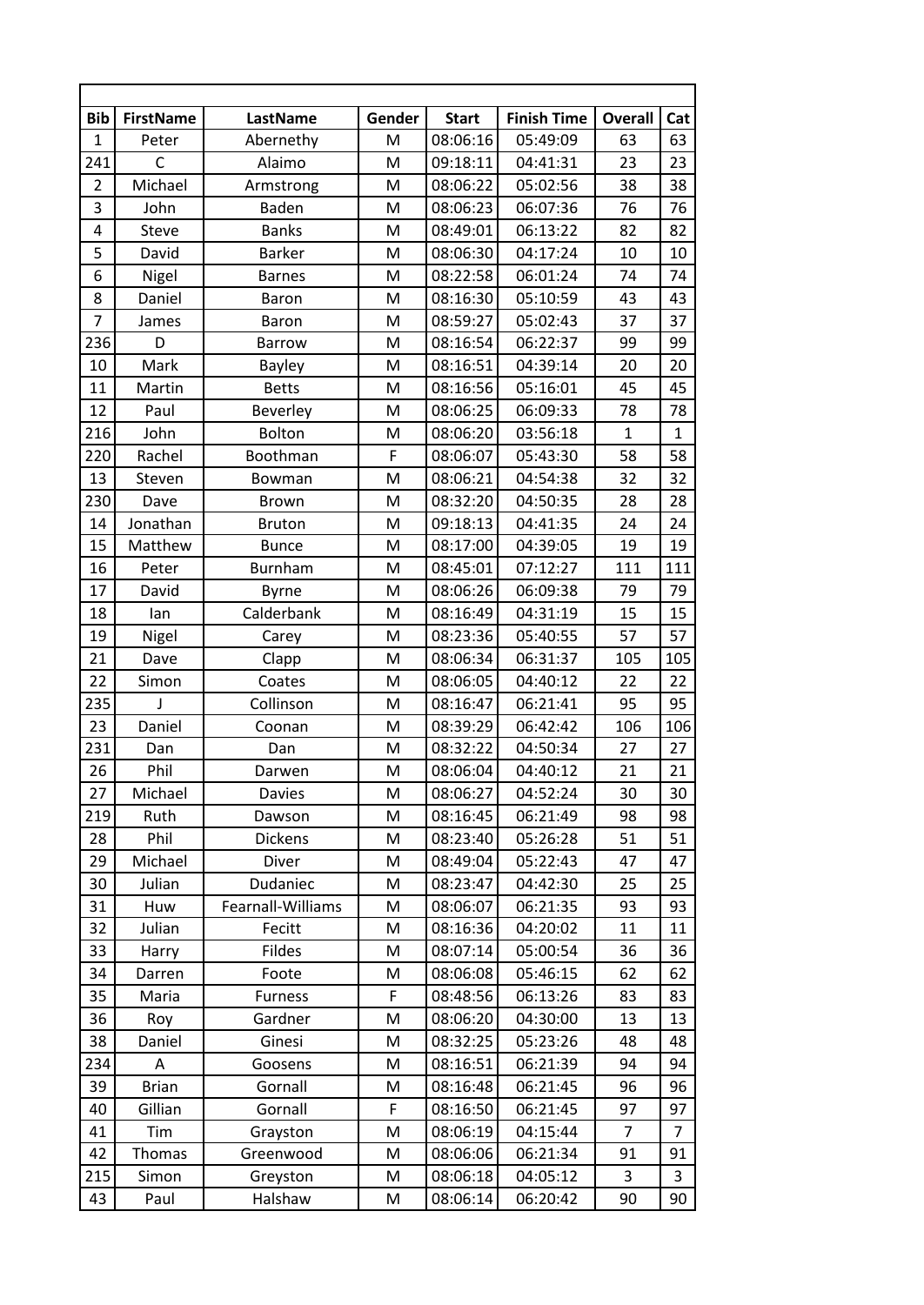| <b>Bib</b> | <b>FirstName</b> | LastName           | Gender | <b>Start</b> | <b>Finish Time</b> | <b>Overall</b> | Cat            |
|------------|------------------|--------------------|--------|--------------|--------------------|----------------|----------------|
| 44         | Gillian          | Hammersley         | F      | 08:06:24     | 05:29:24           | 53             | 53             |
| 46         | Darren           | Holland            | M      | 08:06:09     | 05:06:57           | 40             | 40             |
| 225        | Greg             | Hope               | M      | 08:17:03     | 04:38:46           | 18             | 18             |
| 47         | Andrew           | Hough              | M      | 08:32:33     | 05:56:13           | 67             | 67             |
| 237        | D                | Hughes             | M      | 08:16:58     | 04:31:08           | 14             | 14             |
| 48         | Edmund           | Hurst              | M      | 08:16:33     | 05:45:05           | 60             | 60             |
| 49         | Simon            | Jones              | M      | 08:06:32     | 06:31:37           | 104            | 104            |
| 50         | Peter            | Kane               | M      | 08:59:23     | 05:25:00           | 49             | 49             |
| 227        | Kevin            | Lindeque           | M      | 08:16:47     | 04:16:21           | 9              | 9              |
| 52         | Paul             | Livsey             | M      | 08:22:57     | 06:01:21           | 73             | 73             |
| 54         | Robert           | Lowe               | M      | 08:06:17     | 04:05:14           | 4              | 4              |
| 55         | Daniel           | Luke               | M      | 08:06:15     | 06:20:41           | 88             | 88             |
| 56         | Rupert           | Maitland-Titterton | M      | 08:32:23     | 07:41:42           | 112            | 112            |
| 57         | Sarah            | Maitland-Titterton | F      | 08:32:24     | <b>DNF</b>         |                |                |
| 58         | John             | Mason              | M      | 08:59:20     | 06:09:32           | 77             | 77             |
| 59         | Darren           | Mccoy              | M      | 08:06:25     | 06:16:54           | 84             | 84             |
| 229        | Andrew           | McCracken          | M      | 08:16:52     | 04:16:16           | 8              | 8              |
| 60         | Damien           | Mcdonald           | M      | 08:32:28     | 05:58:42           | 69             | 69             |
| 214        | Chris            | McKenna            | M      | 08:06:12     | 05:08:07           | 42             | 42             |
| 61         | Andrew           | Melling            | M      | 08:49:39     | <b>DNF</b>         |                |                |
| 62         | Holly            | Metcalfe           | F      | 08:45:04     | <b>DNF</b>         |                |                |
| 63         | Darren           | Miller             | M      | 08:06:08     | 05:46:15           | 61             | 61             |
| 64         | Steven           | Millington         | M      | 08:23:39     | 04:51:41           | 29             | 29             |
| 65         | Stephen          | Mogey              | M      | 08:49:02     | 04:50:21           | 26             | 26             |
| 222        | Sarah            | Moon               | F      | 08:06:15     | 05:05:56           | 39             | 39             |
| 66         | <b>Brett</b>     | Moore              | M      | 08:06:24     | 06:11:20           | 81             | 81             |
| 223        | Louise           | Mort               | F      | 08:06:12     | 05:26:41           | 52             | 52             |
| 67         | David            | Muncaster          | M      | 08:06:14     | 06:20:40           | 87             | 87             |
| 69         | Richard          | Newall             | M      | 08:23:01     | 06:50:08           | 108            | 108            |
| 70         | Karl             | Nicholas           | M      | 08:16:42     | 06:10:35           | 80             | 80             |
| 71         | Andrew           | Oates              | M      | 08:16:43     | 05:55:12           | 66             | 66             |
| 73         | Mark             | Oldroyd            | M      | 08:22:54     | 05:53:28           | 64             | 64             |
| 74         | Russell          | Openshaw           | M      | 08:08:47     | 05:56:50           | 68             | 68             |
| 75         | Jonathan         | Parr               | M      | 08:32:29     | 05:58:52           | 71             | 71             |
| 77         | Carl             | Pawson             | Μ      | 08:06:17     | 06:20:38           | 85             | 85             |
| 76         | William          | Pawson             | M      | 08:06:18     | 04:10:32           | 5              | 5              |
| 239        | L                | Phillips           | M      | 08:06:20     | 04:57:37           | 35             | 35             |
| 78         | Gary             | Potts              | M      | 08:32:26     | 04:13:51           | 6              | 6              |
| 79         | Kevin            | Preston            | M      | 08:17:01     | 04:56:23           | 33             | 33             |
| 80         | Darren           | Rawes              | M      | 08:17:04     | 04:38:28           | 17             | 17             |
| 81         | Jonathan         | Ridge              | M      | 08:16:58     | 04:53:56           | 31             | 31             |
| 82         | Craig            | Rollins            | Μ      | 08:06:16     | 06:20:38           | 86             | 86             |
| 213        | David            | Russell            | M      | 08:06:14     | 06:20:41           | 89             | 89             |
| 84         | Philip           | Shepherd           | M      | 08:16:35     | 05:45:05           | 59             | 59             |
| 87         | Stewart          | Short              | M      | 08:09:12     | 06:24:54           | 101            | 101            |
| 86         | Thomas           | Short              | M      | 08:09:10     | 06:24:52           | 100            | 100            |
| 88         | Ben              | Shreeve            | M      | 08:06:05     | 06:21:35           | 92             | 92             |
| 228        | lan              | Sibbert            | M      | 08:17:11     | 04:03:09           | $\overline{2}$ | $\overline{2}$ |
| 233        | Lord             | Silart             | M      | 08:23:43     | 05:33:44           | 55             | 55             |